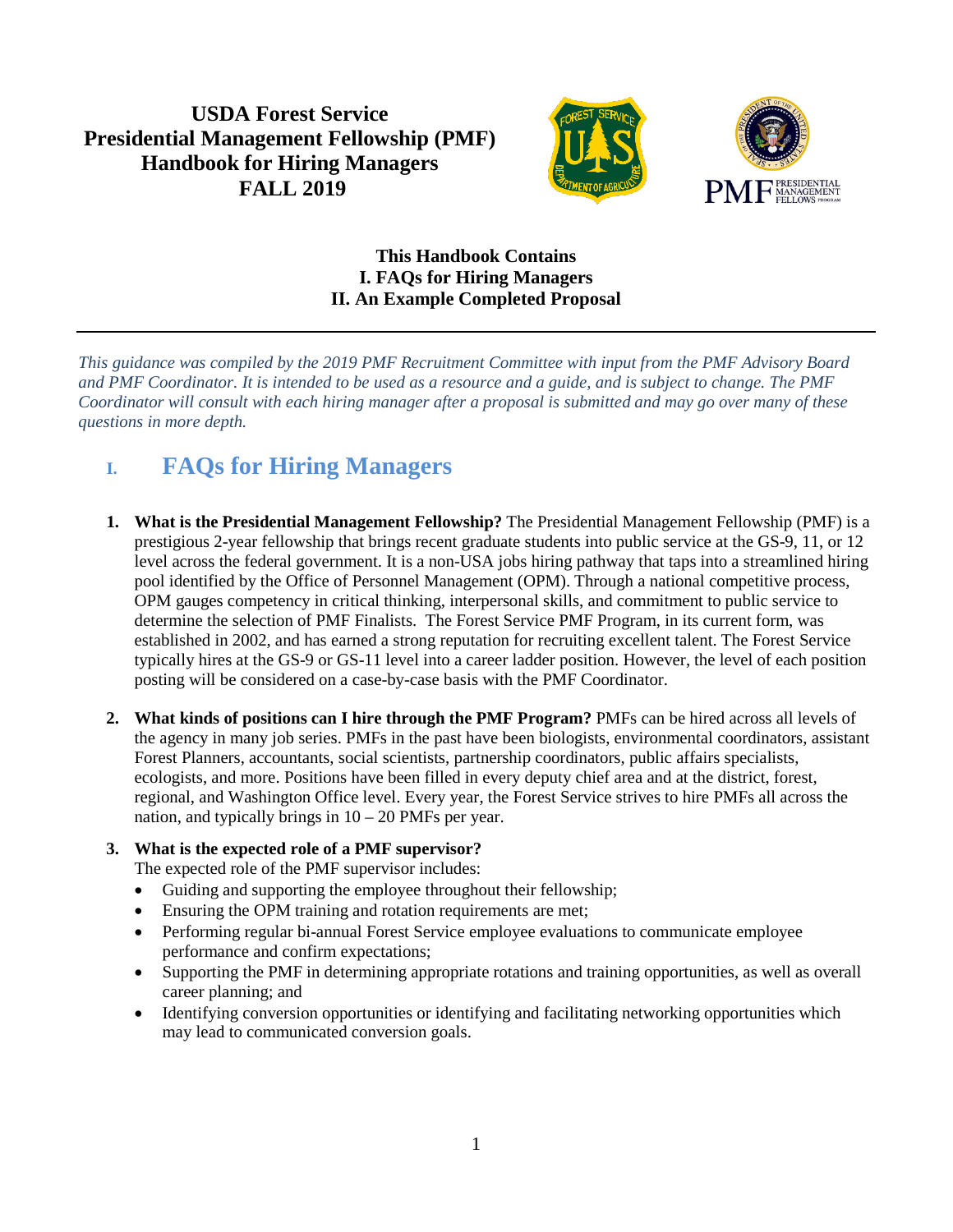#### **4. What is the timeline for hiring a PMF?**

OPM typically announces PMF finalists in late November. In order to reach the highest number of candidates, the Forest Service aims to advertise several PMF positions in early January to account for the holiday season and finals schedules. Thus, proposals for Forest Service PMF positions are requested by mid-November. The PMF coordinator will have a consultation call with each hiring manager who submits an application to go over questions and concerns, and finalize details of the position posting. Once finalized, the positions are posted on a portal for PMF Finalists, called the "Talent Management System" (TMS).

Following the posting on TMS, interested applicants will send their resumes directly to the appropriate hiring manager and the PMF coordinator, and will communicate with the hiring manager to schedule interviews. Finalists may begin applying for positions as soon as they are posted, but they may not begin their position until they have completed their graduate degree. Generally, finalists graduate in June and hope to begin their PMF position in the summer or fall following graduation. However, a PMF finalist is eligible to apply for a position as Presidential Management Fellow for up to one year after becoming a finalist. Thus, proposals for PMF positions can be accepted and PMFs may be hired year round.

- **5. What grade level should the positions be at?** PMFs enter into federal service across the government at the GS-9, GS-11, or GS-12 levels, depending on qualifications and experience. At the Forest Service, typically PMFs enter into a career ladder position beginning at the GS-9 or GS-11 level. When submitting a proposal for a PMF position, the target GS level listed for the position is the highest grade level the fellow will be eligible to convert into after their fellowship. For example, listing a target conversion grade of GS-12 allows the PMF to convert into a GS-12 position, but will not allow them to convert into a GS-13 position. A target conversion grade at the GS-12 or GS-13 level may ensure competitiveness with other agencies. The Forest Service PMF Coordinator will provide further guidance to hiring managers after their PMF position proposal is submitted.
- **6. What do I need to take into consideration for the series of the job?** Select the series based on what is most applicable to your position. Keep in mind, if the PMF would like to convert into a different series, they may need to spend time in their desired series to be able to convert. For example, if a PMF is hired into a 301 series but desires to convert into a 401 series, they may choose to do a detail in a 401 position to fulfill the needed requirements for a 401 position. The FS PMF HR specialist can provide further guidance to hiring managers regarding series requirements.
- **7. Can I offer incentive-based recruitment tools**? There are optional incentive-based recruitment tools available to PMF supervisors that may be applied to enhance recruitment opportunities. These tools must be used according to agency or departmental policy, which often puts forth very specific requirements. These incentives include non-monetary flexibilities, transfer of station cost reimbursement, recruitment and relocation bonuses, tuition reimbursement, and creditable service for annual leave accrual. Some managers choose to utilize these tools. Utilizing them are not required or necessary.
- **8. Who is responsible for paying for the PMF's salary, the OPM hiring fee, and training throughout the year?** The hiring unit is responsible for all salary and OPM hiring costs, which includes a \$7,000 one-time hiring fee. The hiring unit is also responsible for all costs related to the PMF's training and associated travel throughout the fellowship.

#### **9. What requirements must the Presidential Management Fellow meet?**

- a. One 4-6 month detail/rotation inside or outside of the Forest Service;
- b. 80 hours of formal, interactive training each year;
- c. Participation in the PMF Orientation (likely a combined PMF and National New Employee Orientation in October in Albuquerque; serves as 40 hours of required training); and
- d. Involvement in PMF Cohort Committees.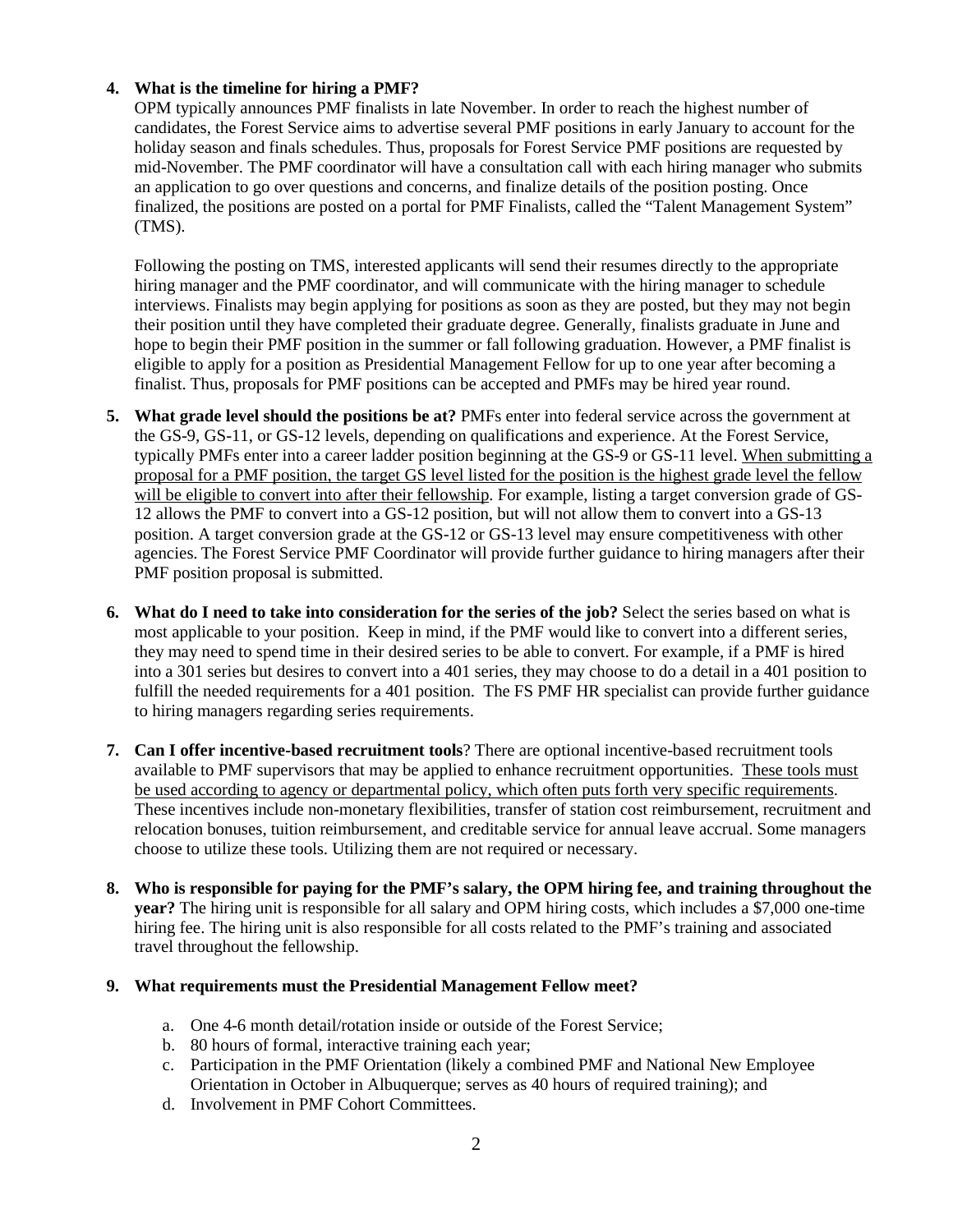**9.1 What kind of detail could or should the PMF complete?** OPM requires completion of at least one four to six month detail as part of the fellowship's requirements. PMFs may do one long detail, or break it up into smaller details totaling at least four months, provided these details are directly related to each other. PMFs can use this detail to rotate to a different level of the agency (i.e. a PMF on a forest could rotate into a Regional Office) or may wish to explore other opportunities outside of the agency. This is entirely up to the PMF and their supervisor, and must be in a different position and with a different supervisor than their normal PMF position.

**9.2 What kind of trainings could or should the PMF complete?** According to OPM, "the content of training should be tailored to the specific learning objectives which will qualify the PMF for the target position at the end of the PMF internship." In general, the requirement may be met with various types of training as long as it is agreed upon by both the supervisor and PMF. Note that the 80-hours of annual training the PMF completes must be formal and interactive, not self-guided online training. PMFs can learn about recommended trainings through their PMF Community and OPM recommendations. PMFs are welcome to do more than 80 hours of training, but 80 hours is the required amount. Some types of trainings PMFs have attended include: the required Orientation in Albuquerque (counts for 40 hours of training for the first year), Leadership Development Training, Facilitation Training, Project Management Training, Basic Firefighter Trainings, Congressional Briefing Training, in-person NEPA courses, and courses at the Northern Research University.

**9.3 What Orientation do PMFs receive?** Every year, the PMF cohort attends an orientation to meet their cohort and receive an introduction to the agency. Typically, this PMF Orientation will be combined with the National New Employee Orientation (NNEO) in early October.

**9.4 What are PMF Cohort Committees?** At the PMF Orientation, the PMF will choose to participate in two to three PMF Cohort Committees to maintain PMF-specific communication and program development over the year. These committees focus on topics including recruitment, retention, communication, orientation, and more. Current PMFs have a responsibility to support the subsequent year's hiring of PMFs and the continuation of the program within the Forest Service. Thus, each committee is integral to maintaining the strength of the PMF program.

#### **10. What resources exist to support a PMF?**

- 1. Individual Development Plan (IDP) that is submitted to the PMF Coordinator
- 2. PMF Advisory Board
- 3. PMF HR Coordinator
- 4. PMF Mentors

**10.1 What is the Individual Development Plan***?* Every year the PMF is required to submit an Individual Development Plan signed by both their supervisor and the fellow. This is a helpful tool for the PMF's career development to document trainings and details they'd like to pursue.

**10.2 Who is the PMF Advisory Board?** The PMF Advisory Board exists to provide advice on matters in the PMF community and serve as a resource. It is chaired by the Chief of the Forest Service, and the Associate Deputy Chief of Business Operations. Additional board members include Leanne Veldhuis (Leanne.Veldhuis@usda.gov), National Partnership Coordinator, and Melissa Jenkins (Melissa.L.Jenkins@usda.gov), Innovation Manager in Wood Innovations.

**10.3 Who is the PMF Hiring Coordinator?** The PMF Coordinator can be reached at [SM.FS.FSPMF@usda.gov,](mailto:SM.FS.FSPMF@usda.gov) and is available throughout the year for HR questions.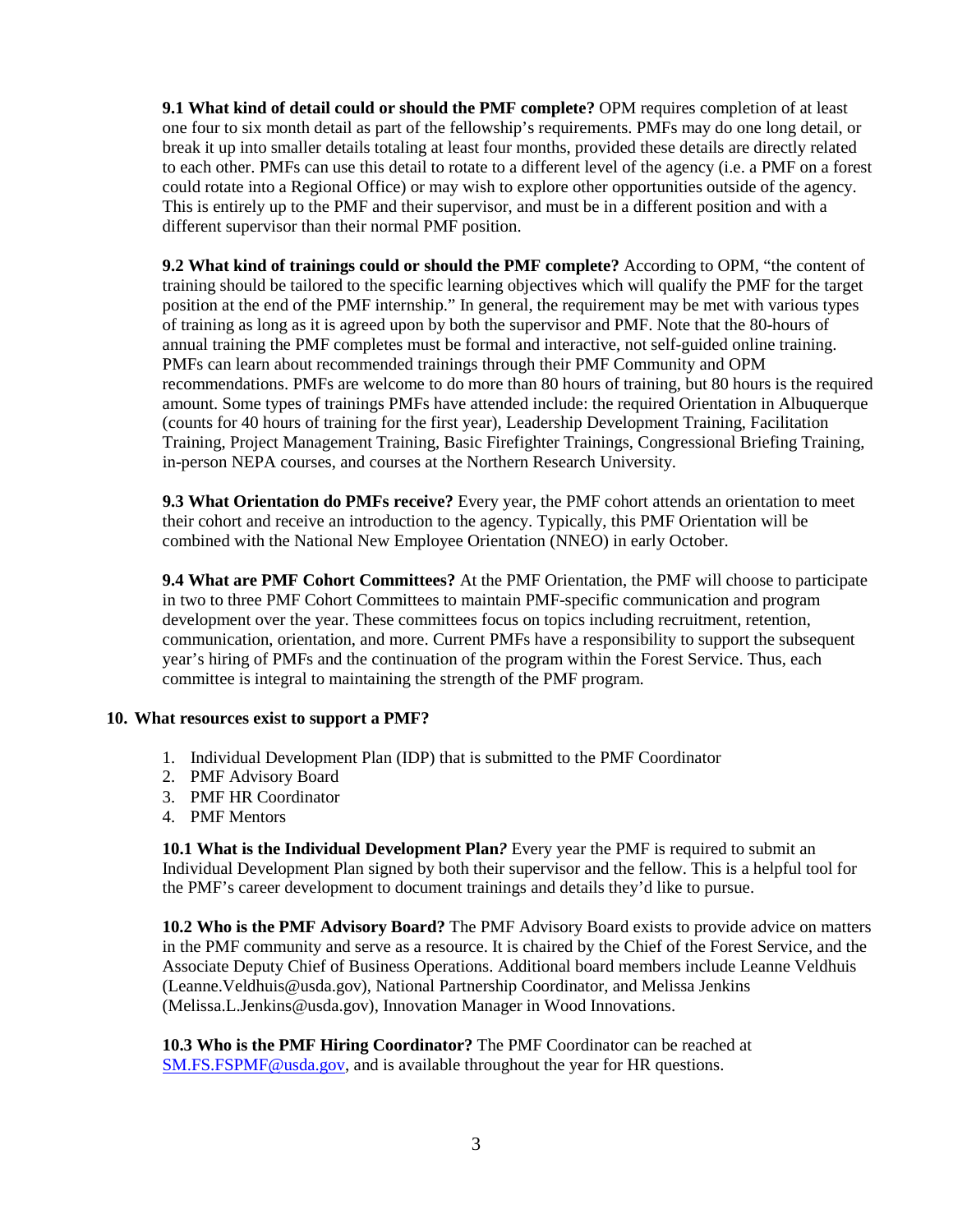**10.4 Who are PMF Mentors?** Each PMF will receive a second year PMF as a mentor as well a PMF alumni mentor. These mentors will touch base with the PMF throughout the year to offer guidance and support.

- **11. What do I need to know about conversion?** PMFs are eligible to non-competitively convert into the competitive service at the completion of their two-year fellowship. While a PMF does not need to be on the organizational chart to participate in the fellowship, please keep in mind that they must convert into a position on an organizational chart. The PMF should start exploring conversion opportunities at least four to five months before the fellowship end date for a permanent position. It is the responsibility of the hiring manager to support the PMF in identifying conversion positions.
- **12. How do I submit a position to be considered for the PMF program?** Please email your position proposal using the provided template to **[SM.FS.PMFproposals@usda.gov](mailto:SM.FS.PMFproposals@usda.gov)**. An example proposal template is completed below. For any questions or concerns, please contact the PMF Coordinator at [SM.FS.FSPMF@usda.gov.](mailto:SM.FS.FSPMF@usda.gov) The Coordinator can also put you in touch with the current members of the PMF recruitment committee, if you would like to speak to a current PMF directly to learn more about the program firsthand.

#### **For more information, please find federal government-wide PMF resources below:**

- PMF FAQs:<https://www.pmf.gov/agencies/faqs.aspx>
- Pathways Program Handbook (updated August 2016): [https://www.opm.gov/policy-data](https://www.opm.gov/policy-data-oversight/hiring-information/students-recent-graduates/reference-materials/pathways-programs-handbook.pdf)[oversight/hiring-information/students-recent-graduates/reference-materials/pathways-programs](https://www.opm.gov/policy-data-oversight/hiring-information/students-recent-graduates/reference-materials/pathways-programs-handbook.pdf)[handbook.pdf](https://www.opm.gov/policy-data-oversight/hiring-information/students-recent-graduates/reference-materials/pathways-programs-handbook.pdf)

## **II. Example Proposal Template**

| <b>Supervisor Information</b>                                                                                                                                                                            | Smokey Bear, Ranger, 202-205-1380,                       |
|----------------------------------------------------------------------------------------------------------------------------------------------------------------------------------------------------------|----------------------------------------------------------|
| Please include name, title, phone number, and email                                                                                                                                                      | smokey.bear@usda.gov                                     |
| <b>Sponsoring Unit</b>                                                                                                                                                                                   | <b>Edgewood Ranger District, Smokey National Forest</b>  |
| I agree that the hiring unit will be responsible<br>for all costs associated with the PMF including<br>salary, training and associated travel, and hiring,<br>which includes the \$7,000 OPM hiring fee. | $X$ Yes<br>N <sub>0</sub>                                |
| I agree that the PMF will attend in-person                                                                                                                                                               | X Yes                                                    |
| Orientation as part of their training.                                                                                                                                                                   | N <sub>0</sub>                                           |
| <b>PMF Position</b>                                                                                                                                                                                      | Position Title/Series/Grade:                             |
| The PMF's full promotion level (FPL) for conversion into the                                                                                                                                             | Natural Resource Specialist                              |
| federal government will be the listed target conversion grade.                                                                                                                                           | $GS-401-9$                                               |
| All PMF opportunities must be posted in the Talent                                                                                                                                                       | <b>Target Conversion Grade: 12</b>                       |
| Management System, and must include the target grade in the                                                                                                                                              | The PMF Coordinator will work with hiring managers to    |
| <i>posting.</i>                                                                                                                                                                                          | finalize GS levels.                                      |
| <b>Description of Duty Station (no more than a few</b>                                                                                                                                                   | <b>Description:</b> The duty station for one position is |
| paragraphs)                                                                                                                                                                                              | Edgewood. Edgewood has a population of 2,500, is a full  |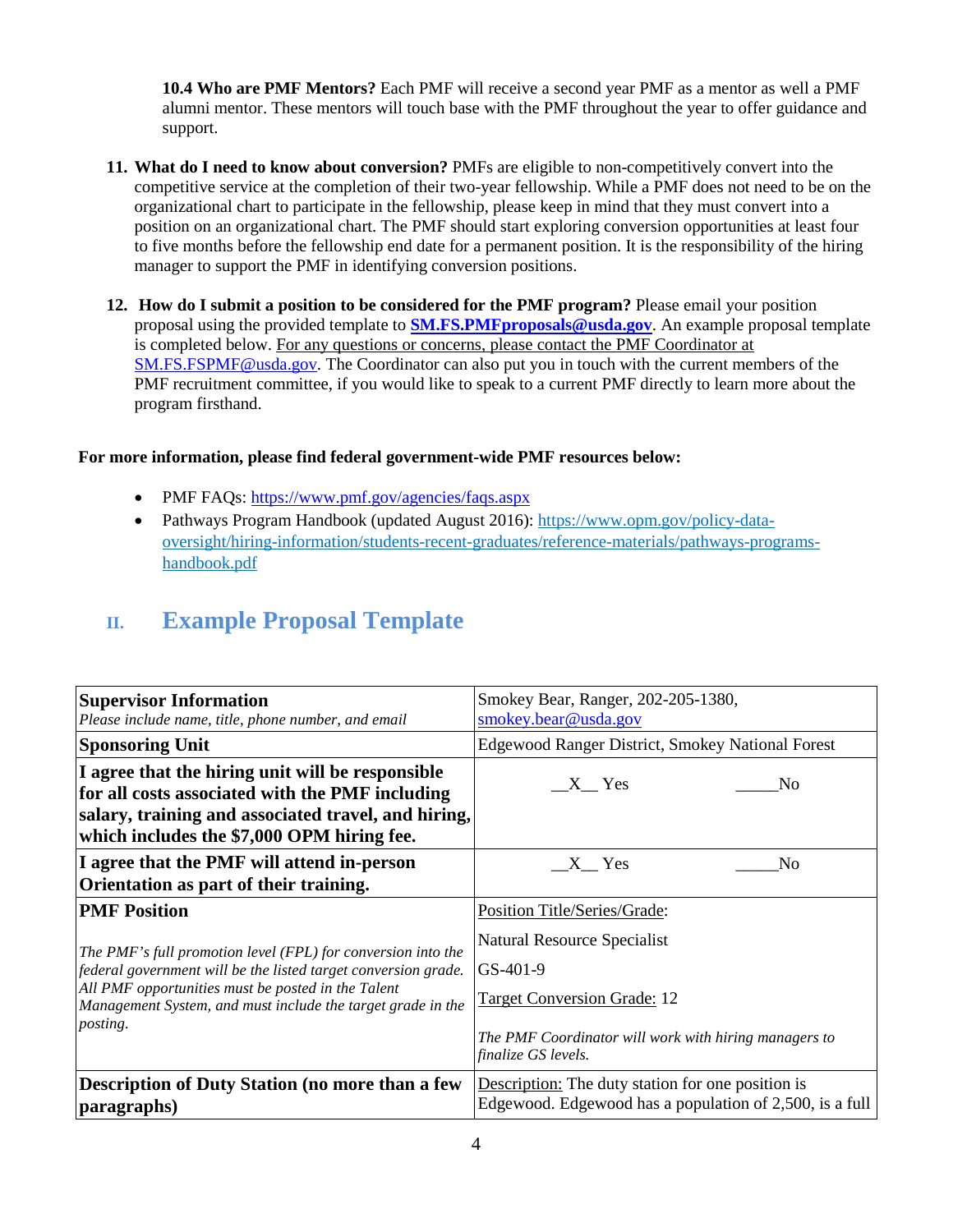| Please Provide the zip code for the duty station.                                                                                                                                                                                                                                                                                                                                                                                                                                                                                                                                                                                       | service community with grocery stores, sit-down and<br>fast-food restaurants, several banks, a hardware store,<br>churches of many denominations, a hospital, and a<br>number of health-care providers. Schools offer K-12,<br>plus there is a community college in a nearby town.<br>Purchase prices of a nice three-bedroom house in the<br>Edgewood area range from \$125,000 and up. Property<br>values are likely to rise because of the construction of a<br>new four-lane, east-west highway about 12 miles north of<br>town.<br>Zip Code: 12345                                                                                                                                                           |
|-----------------------------------------------------------------------------------------------------------------------------------------------------------------------------------------------------------------------------------------------------------------------------------------------------------------------------------------------------------------------------------------------------------------------------------------------------------------------------------------------------------------------------------------------------------------------------------------------------------------------------------------|-------------------------------------------------------------------------------------------------------------------------------------------------------------------------------------------------------------------------------------------------------------------------------------------------------------------------------------------------------------------------------------------------------------------------------------------------------------------------------------------------------------------------------------------------------------------------------------------------------------------------------------------------------------------------------------------------------------------|
| <b>Draft Position Overview</b>                                                                                                                                                                                                                                                                                                                                                                                                                                                                                                                                                                                                          | The PMF will be zoned across three ranger districts and<br>will be involved in implementation of the Healthy Forest<br>Restoration Act, program management, strategic and<br>budget planning, grant management, partnership<br>development, and website development. Specific duties<br>include:<br>Assisting in preparation of technical program plans,<br>$\bullet$<br>objectives, schedules, budget and other fiscal<br>documentation.<br>Assisting in preparing a variety of issue or briefing<br>papers and reports for the Forest Leadership Team,<br>such as for budget documents.<br>Supporting the development, analysis and<br>communication of program impacts for internal and<br>external audiences. |
| <b>Unique Skills &amp; Qualifications Required</b>                                                                                                                                                                                                                                                                                                                                                                                                                                                                                                                                                                                      | Candidates that bring the following experience or<br>background are especially suited to this position:<br>Planning and conducting prescribed burns on<br>public lands<br>Facilitating public meetings<br>Writing NEPA documents<br>Knowledge of climate change science and<br>ecosystem service markets                                                                                                                                                                                                                                                                                                                                                                                                          |
| Leadership Rotation/Development Opportunities Examples of rotations include:                                                                                                                                                                                                                                                                                                                                                                                                                                                                                                                                                            |                                                                                                                                                                                                                                                                                                                                                                                                                                                                                                                                                                                                                                                                                                                   |
| 5 CFR $$362.405(b)(4)$<br>(i) "Each Fellow must receive at least one developmental<br>assignment of 4 to 6 months in duration, with management<br>and/or technical responsibilities consistent with the Fellow's<br>IDP. As an alternative, a Fellow may choose to participate in<br>an agency-wide initiative or other Presidential or<br>Administration initiative that will provide the Fellow with the<br>experience he or she would have gained through the 4-to-6-<br>month developmental assignment."<br>(ii) The developmental assignment may be within the Fellow's<br>organization, in another component of the agency, or in | Washington Office, State and Private Forestry<br>$\bullet$<br>North Central Research Station, Research and<br>$\bullet$<br>Development<br>Appeal Review, Regional Office<br>$\bullet$                                                                                                                                                                                                                                                                                                                                                                                                                                                                                                                             |